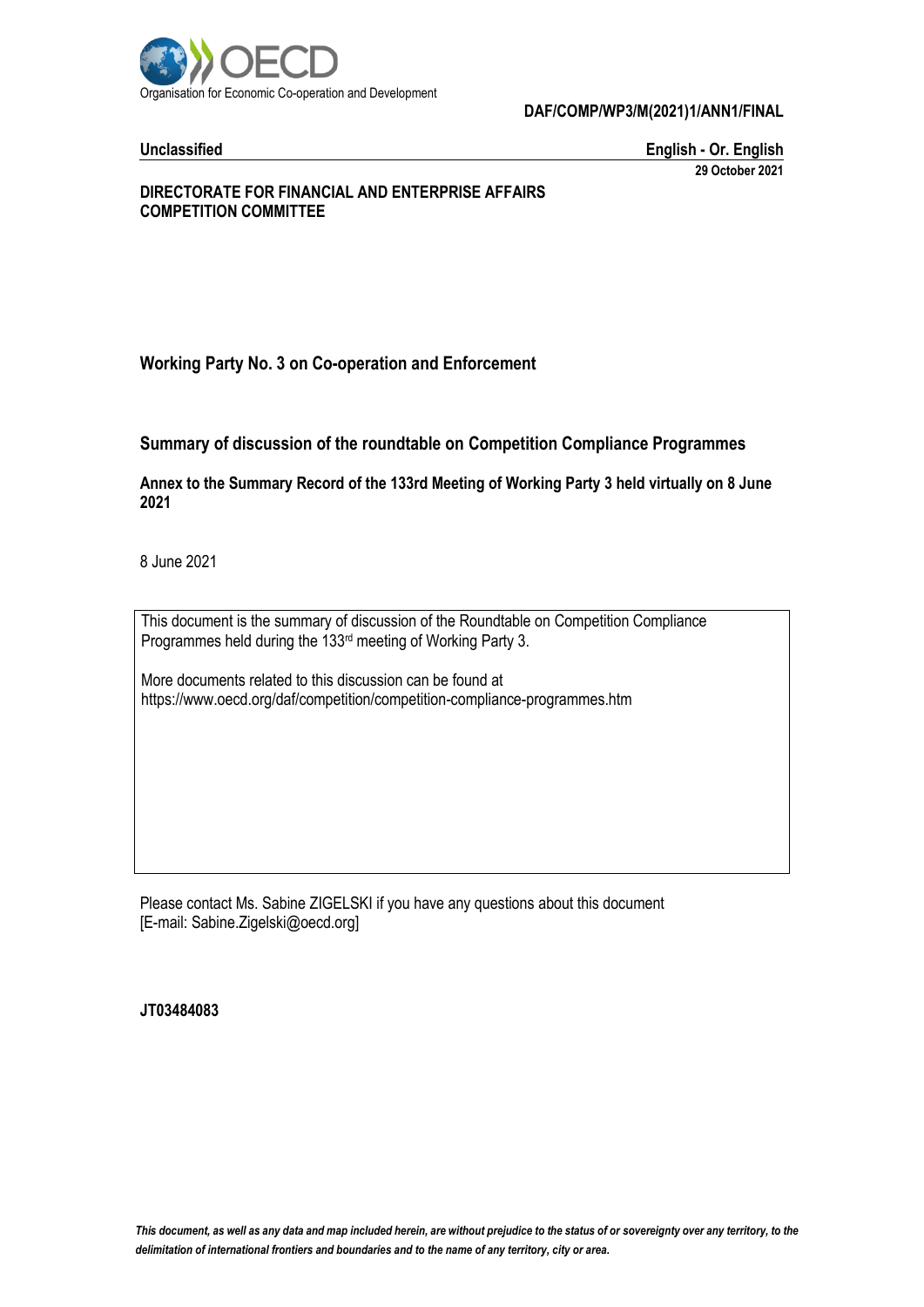# *Summary of the Discussion on Competition Compliance Programmes*

On 8 June 2021, Working Party No. 3 held a discussion on competition compliance programmes chaired by Professor Frédéric Jenny.

**The Chair** introduced the topic and noted that 10 years had passed since it was last discussed, and that the discussion will focus on developments that have occurred since then, and on the effectiveness of compliance programmes and of competition authorities' relevant policies. He presented the expert speakers: **Florence Thépot**, lecturer in competition and EU law, University of Glasgow School of Law; **Susan Ning,** senior partner, King & Wood Mallesons; and **Daniel Sokol**, professor of law, University of Florida. The Chair asked the Secretariat to briefly present its background paper.

**The Secretariat** explained the paper is focused on the essence and effectiveness of compliance programmes and on the potential influence of compliance in other policy areas on compliance with competition law. Developments that occurred in the last decade are also in focus: policies that reward compliance programmes, as well as leniency and immunity programmes, remain very important, but the use of compliance programmes as an enforcement remedy by some agencies represents an interesting development. In addition, several agencies have undertaken assessments of compliance programmes outside the enforcement context.

Regarding effectiveness, it is impossible to draw any conclusions based on the data available. The decrease in the number of cartel cases and leniency applications may indicate increased effectiveness of such programmes but can equally well be explained by other reasons. . A number of competition authorities consider elements like self-reporting, management involvement and co-operation, internal incentives, third-party compliance responsibilities, and artificial intelligence monitoring as essential elements for credible programmes . Gender balance could also play an important role in the future in this respect. Finally, the paper considers the connection between competition compliance and other policies such as anti-corruption in public procurement – an area competition authorities may consider focusing on in the future.

**The Chair** then asked the expert speakers to briefly deliver their main message.

**Florence Thépot** noted, first, that for compliance to enhance enforcement it must be properly defined and understood, and that programmes should comprise measures aimed at impacting the corporate culture at all levels within the organisation. Second, selfprevention and sanctions should complement each other: while companies are better placed to detect and prevent violations, they must be encouraged to do so by competition authorities. Third, competition authorities should encourage compliance by crediting internal compliance measures. In this respect, the concerns associated with rewarding failed programmes or encouraging "cosmetic" compliance may be mitigated through the investigation of the credibility of programmes, by laying the burden of proof on companies, and by precluding any credit under certain circumstances (e.g., top executive involvement or recidivism). Finally, competition authorities may require companies benefiting from immunity to implement compliance programmes.

**The Chair** then gave the floor to Susan Ning.

**Susan Ning** explained that in China, compliance has been implemented from the top, and has been greatly influenced by OECD practice guides. Over the past five years, data on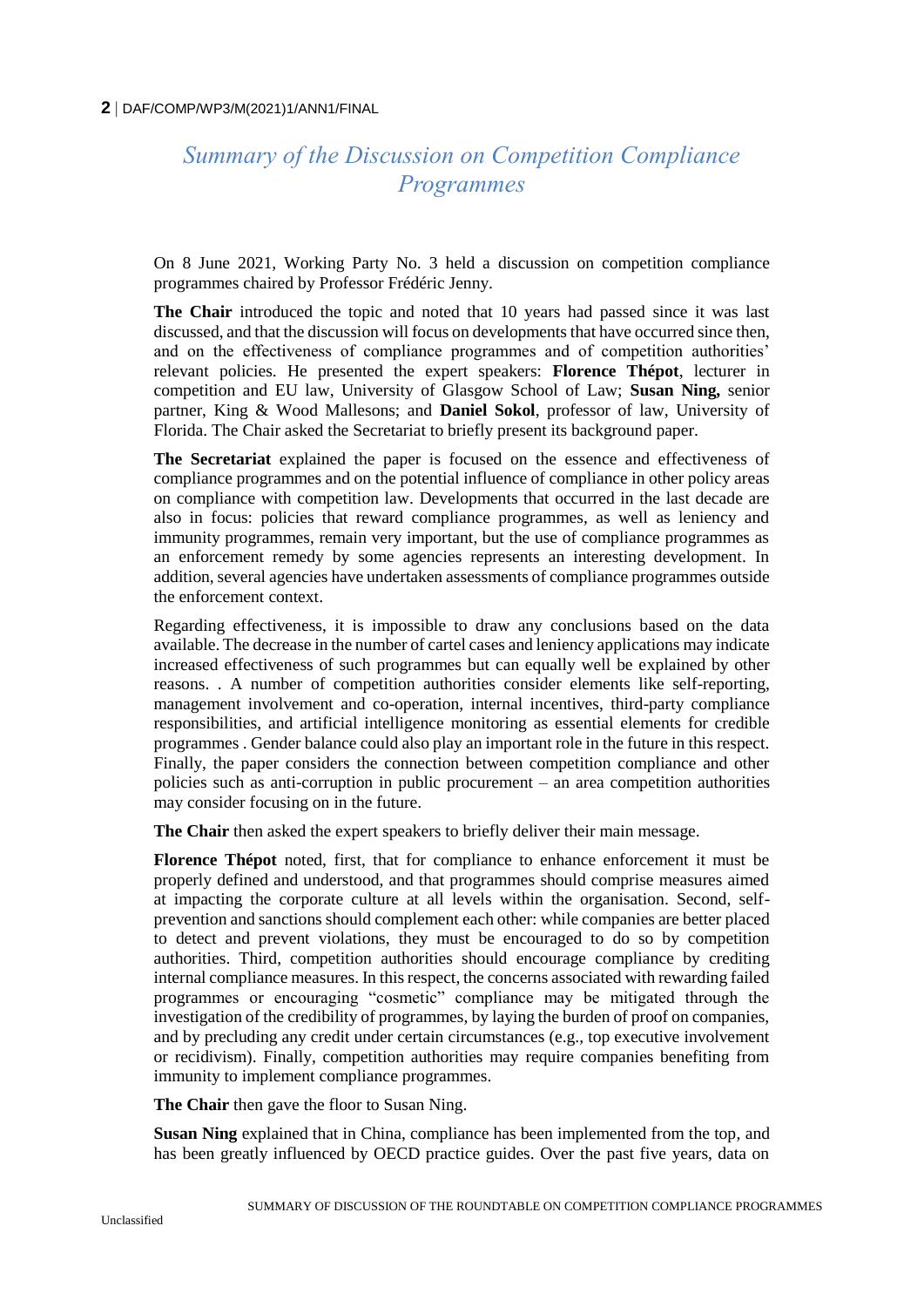individuals' and companies' non-compliance with environmental, taxation, labour and education regulations is being gradually centralised in the framework of the "Social Credit System", and offenders are required to enhance their compliance levels in order to benefit from loans, funds, allocation of land, etc. These moves have fostered a culture of compliance not only with the law, but also with corporate ethics and internal rules.

**The Chair** noted that the OECD is also very sensitive to the links between various types of compliance, and then turned to Daniel Sokol.

**Daniel Sokol** stated that compared to 10 years ago, compliance has become much more important in policy areas other than competition, and that developments in those areas have driven change and innovation in competition compliance. The first main point he made was that compliance is likely to become much more important in competition, and will have to reconcile possible frictions with compliance messages from other fields of law; second, drawing on experience from other fields it is now possible to effectively measure competition compliance; third, the discussion on compliance has moved forward from merely setting up rules to understanding the importance of behaviours that shape compliance; forth, new technologies, AI in particular, create many opportunities for enhancing compliance measures; fifth, the assertions that compliance has a negative impact on leniency are simply incorrect; sixth, engagement with the business community is key for designing effective compliance programmes; finally, interestingly, the leading authorities in this context – Canada, Italy, Taiwan, Chile and the  $US -$  are geographically dispersed.

**The Chair** explained that the first part of the discussion will focus on the motivation for changes in compliance policies, the second on the crucial elements of compliance programmes and compliance obligations required by authorities, and the third on innovation and creative uses of compliance programmes.

The Chair noted that many countries moved towards rewarding compliance programmes (e.g., through reduction of fines). Among these are Italy, which sought to improve its competition culture, Romania, whose policy represents a major shift from its previous stance, and the US, where the existence of compliance programmes is now considered already at the charging stage in criminal cartel cases. A few countries have moved in the opposite direction, either because of legal constraints (e.g., Korea) or because they found their policies to be ineffective.

Canada began considering pre-existing compliance programmes (i.e., programmes established before the violation occurred) as a mitigating factor in 2018 in view of incentivising the implementation of such programmes. The Chair asked what Canada's assessment was based on and whether the policy change was fully effective.

**Canada** explained the compliance programme credit is given in the framework of the leniency programme. The policy change is a concrete recognition of the Competition Bureau's long-held view of the value of compliance programmes as a means of sharing responsibility for compliance, for proactively preventing breaches and for reducing the cost burden both on the public and private sectors. As detailed in the Bureau's bulletin on corporate compliance programmes, credit may be given only to credible and effective programmes that were in place at the time the offence occured. It is still too early to tell if the new policy has been effective, but there is anecdotal evidence that various companies investigated by the Bureau have made changes to their internal protocols and controls and have made efforts to align them with the Bureau's guidelines.

**The Chair** turned to Germany, where, despite the Bundeskartellamt's vocal opposition in the past, under recent amendments to the law, the existence of a compliance programme may be considered a mitigating factor. The Chair wondered whether the new rules truly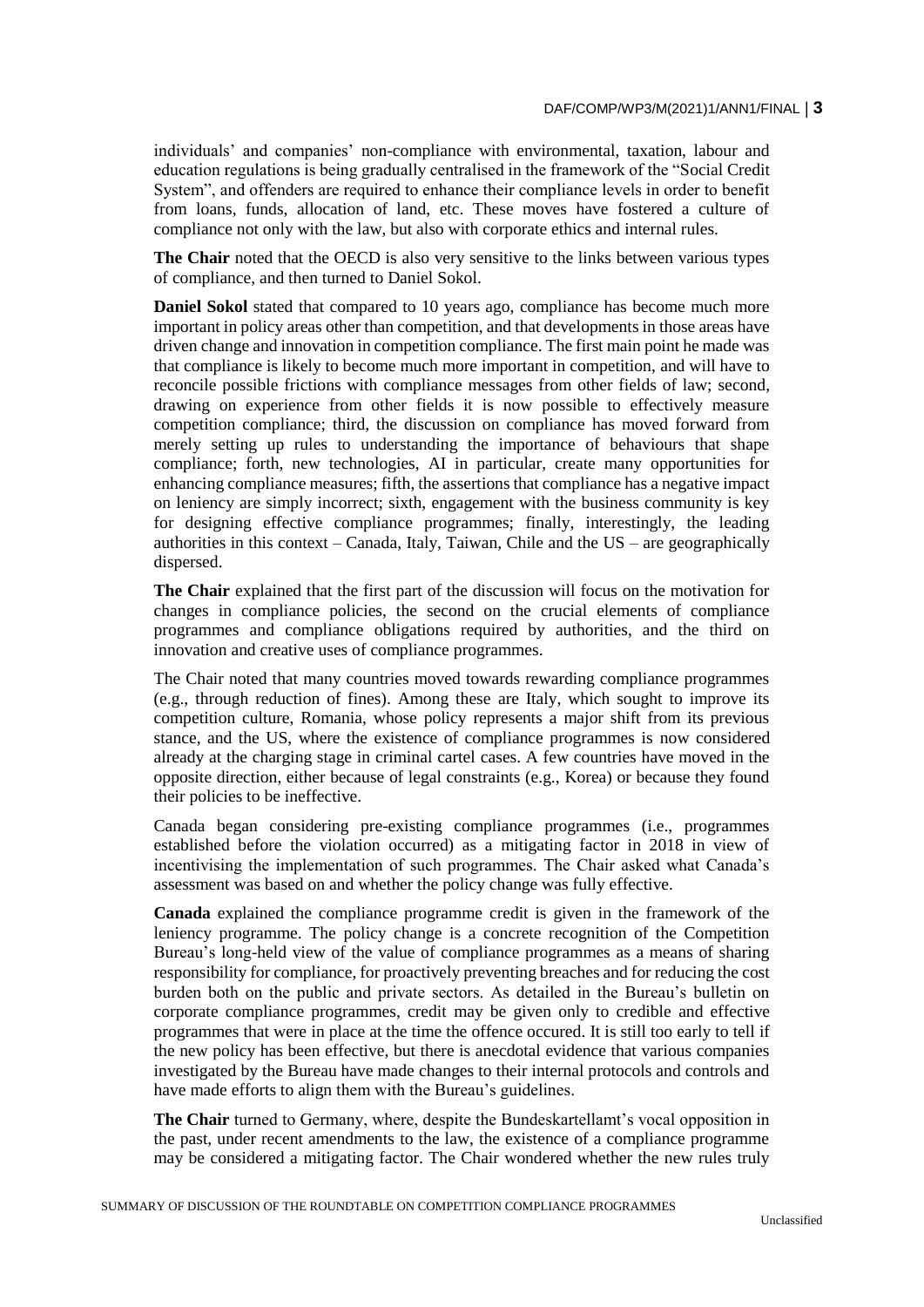represent a policy shift, or whether the legal requirements are so demanding as to allow for fine reductions only in very few cases.

**Germany** replied the policy shift is a result of the legislator's change of perspective. The Bundeskartellamt has been reluctant to adopt a policy that rewards ineffective pre-existing compliance programmes. The Bundeskartellamt does, however, have a long-standing practice of rewarding programmes set up *ex post*, which are directed to the future. The law requires the Bundeskartellamt to account for effective compliance programmes, but this requirement is somewhat ironic considering that a truly effective programme would have prevented the infringement altogether. Effectiveness is therefore considered in a broader sense, which accounts for the programme's general effects and its contribution to the discovery and reporting of the infringement. The legislator ended a long debate in Germany, which also took place in courts, and it seems it was driven by the desire to incentivise companies to set up and support compliance programmes. It is too soon to report about Germany's experience with the new rules, but the Bundeskartellamt intends to follow the issue closely.

**The Chair** noted that other authorities find it challenging to assess the effectiveness of compliance programmes as well. He turned to France, which in 2012 introduced a fining policy that credits firms for implementing compliance programmes *ex post* (i.e., after the infringement was discovered), and then revoked this policy in 2017 after finding it disincentivises firms from implementing programmes *ex ante*. The Chair wondered about France's current view of the policy changes and asked whether France believed the effectiveness of such policies depends on the maturity of the local competition culture.

**France** explained that its 2012 policy was designed to incentivise firms to adopt compliance programmes. However, by 2017, when such programmes became mainstream, especially among large firms, the fine reduction policy was no longer justified.

As for the question of maturity, a professional working group dedicated to compliance was set up in 2020 in response to requests from the private sector. This working group's aim is to formulate a new policy regarding compliance programmes while accounting for the challenges businesses face in implementing them. A new policy document is currently being finalised and will be released for public consultation in the near future. Finally, France is developing tools and resources to assist firms and provide them with guidance on the implementation of compliance programmes.

**The Chair** asked Chile whether its compliance guidance programme established in 2012 has been effective and about the prospects of firms being rewarded for having implemented compliance programmes, given a recent judgment by the Supreme Court that rejected its policy of crediting firms who had a pre-existing programme.

**Chile** replied that its approach toward compliance has been re-affirmed in 2019; at the same time, rewards given to companies that had pre-existing programmes were limited. Experience shows the agency's guidance has had a significant contribution to the development of internal compliance programmes. The Supreme Court's decision was formalistic in nature and was grounded on the lack of a legal basis for the agency's rewarding policy in the current legislation.

**The Chair** noted that Hungary's contribution mentioned that its compliance policy was successful because none of the companies that were rewarded had been found to commit repeat offences, and wondered if recidivism was an otherwise frequent phenomenon in Hungary. He also questioned Hungary's decision to reduce the fines imposed in the Phillips-Siemens bid-rigging case, given the size and the multinational dimension of these firms' operations and the nature of the violation of competition law.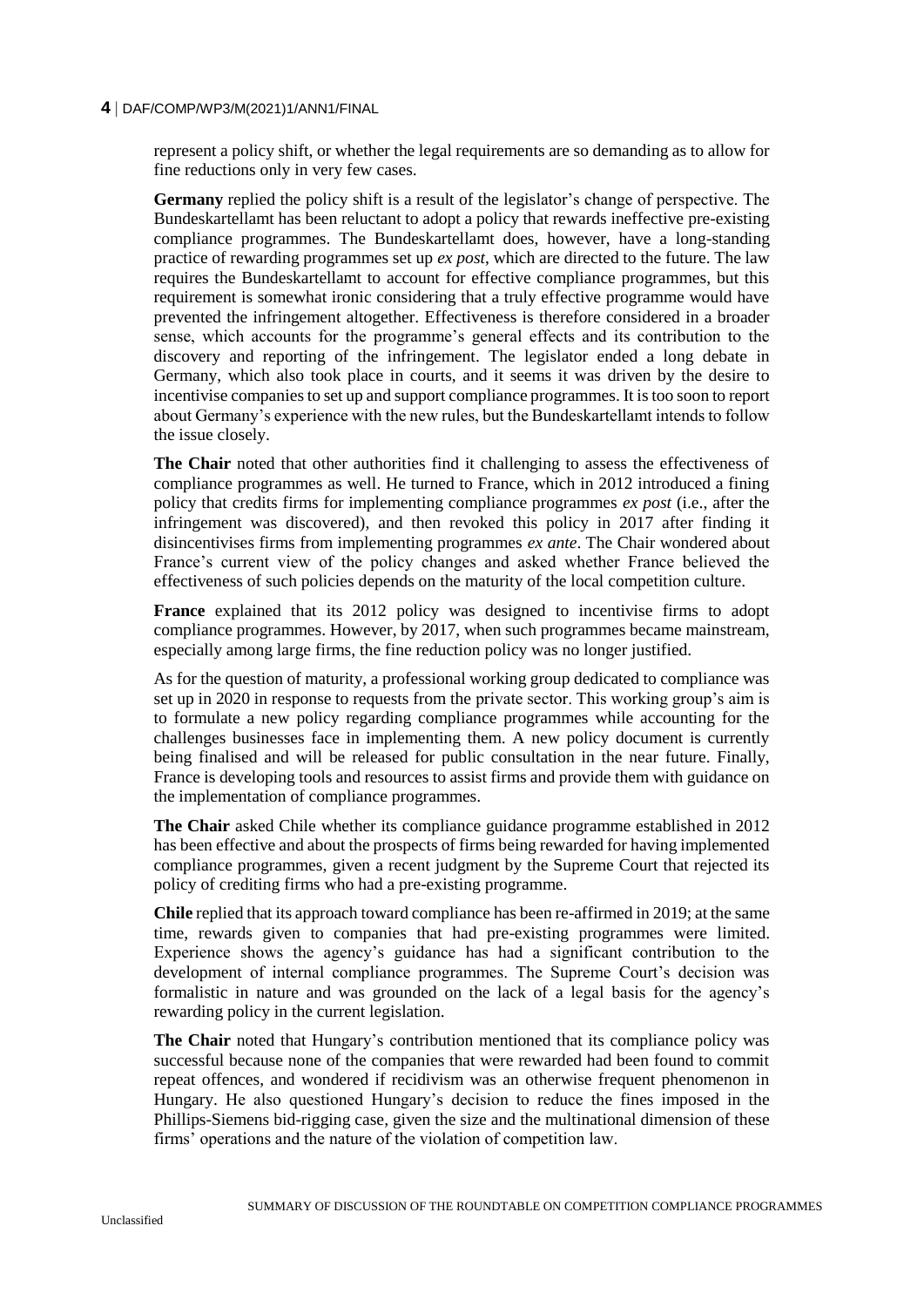**Hungary** replied that its reward policy established in 2012 and its guidelines published in 2017 have been warmly welcomed by market players and legal professionals, and that this policy led to a reduction of over 1 million Euros in fines imposed in 10 cases since 2017. There has been no recidivism among rewarded companies, but the same is true for other players the agency dealt with. As for the Phillips-Siemens case, Hungary believes that the considerable investments these firms made in their internal compliance measures merit credit and saw no basis to distinguish this from other cases where firms were rewarded.

Turning to the European Commission, **the Chair** remarked that the EU has been consistently sceptical about a policy rewarding firms for having established compliance programmes. Did the Commission believe that, given the different levels of maturity of the competition culture in different countries, some countries would nevertheless benefit from a reward policy?

**The European Commission** stressed the importance of compliance programmes and explained that the European Commission's policy is shaped by the particularities of the enforcement environment at EU level, namely the European Commission's exclusive reliance on fines to achieve deterrence, its long enforcement history, the size of firms under its jurisdiction and the fact these firms have in-house legal departments and the necessary resources to invest in comprehensive compliance programmes. The Commission believes that firms are responsible for complying with competition law and are best placed to prevent infringements, and that compliance efforts bring firms their own rewards. Accordingly, firms that establish compliance programmes need not be additionally rewarded by the Commission. The Commission's policy therefore focuses on supporting compliance efforts by raising awareness and offering guidance through publications and dialogue with stakeholders, etc.

On the Chair's follow-on question, if the Commission believes the policy shifts towards rewarding compliance programmes that have taken place in several EU countries are misguided, the **European Commission** replied that such policies should be assessed in consideration of the enforcement environment. National authorities may have the resources to assess the adequacy of compliance programmes, and they often deal with small and medium firms, which should perhaps be incentivised to adopt such programmes. The Commission intends to closely follow developments in this regard.

**The Chair** then moved to the second part of the discussion, the essential elements of compliance programmes. Beyond the classical elements (e.g., risk assessment, monitoring, training, etc.), there is an evolving set of elements such as a requirement to report violations in a timely fashion and a requirement that senior management is not involved in the infringement. The Chair asked the US to discuss the requirements concerning timely reporting as well as the changes in its policy, which now allow for the consideration of preexisting compliance programmes at the charging stage, and not only for the purpose of sentencing.

**The United States** stressed the importance of compliance programmes for cartel enforcement. Beyond crime prevention, such programmes can be beneficial for companies undergoing investigation and prosecution for their involvement in cartels. Such programmes can lead to early detection and timely self-reporting that may result in leniency applications, but even if a firm loses the race to leniency, compliance programmes can help that firm co-operate with the investigation and resolve the case more quickly. Prompt selfreporting is a requirement for a compliance programme to be credited at the charging stage. The new policy allows companies to benefit from "deferred prosecution agreements", that delay prosecution for a few years, and the charges may be ultimately dismissed if the company fulfils its obligations under the agreement and co-operates with the Government. Note, however, that the company is still subject to significant monetary penalties and that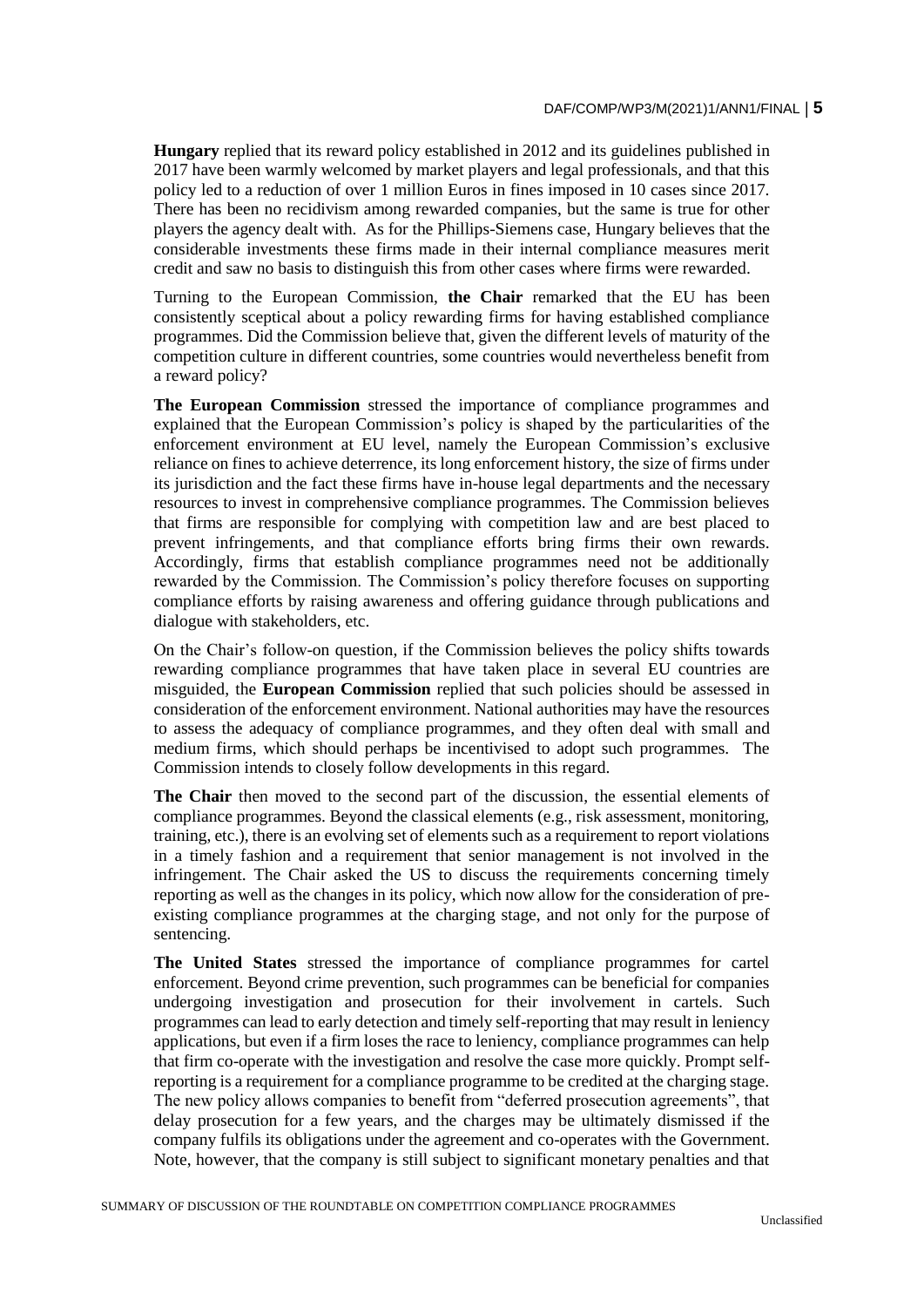its culpable executives are subject to prosecution. Additionally, a robust compliance programme may be a relevant factor in sentencing. The rules that determine the "culpability score" under the sentencing guidelines provide strong incentives for companies to promptly self-report misconduct and co-operate with the Government, and companies that do so in early stages of the investigation can benefit from additional fine reductions. Self-reporting is therefore key for any favourable consideration of a compliance programme. The US believes this incentive structure encourages firms to adopt compliance programmes and enhances its cartel enforcement. Responding to the Chair's question, **the United States**  explained there have been very few cases of pre-existing compliance programmes receiving credit at the sentencing stage (perhaps 10 in the past 30-40 years), none of them antitrust cases. In the past five years there has been a move towards crediting forward-looking compliance programmes under the statute that rewards remedial efforts undertaken by companies.

**The Chair** noted that under its 2020 guidelines, Spain offers fine reductions for preexisting compliance programmes. He asked Spain why it considered it important to provide this incentive in its fining policy, and why it considers self-reporting, collaboration, and lack of management involvement to be among the essential elements of compliance programmes.

**Spain**'s approach to compliance is holistic and comprises every effort to increase awareness of competition law, consequences of infringements, etc. The introduction of rules concerning disbarment from public tenders required the consideration of compliance programmes because companies that implement remedial measures may be exempt from disbarment. The relevant guidelines published in 2020 were greatly inspired by Florence Thépot's work and include the typical qualifications. Top management's involvement with compliance efforts is required to foster a competition-oriented corporate culture and is a prerequisite for favourable consideration of compliance programmes. Spain's analysis focuses on management's reactions to the detection of an infringement, and on determining whether the decisions made by the company truly reflect a compliance culture. Very recently, Spain took a favourable view of compliance efforts made by one consultancy firm involved in a cartel. Said firm acknowledged the infringement and its illegal nature, disciplined the wrongdoers (including dismissals), and co-operated with the investigation. The firm benefited from a reduced fine and, more importantly, was exempted from disbarment measures.

Turning to Russia, **the Chair** noted that Russia now allows firms to submit their compliance programmes for review, and that 32 have done so thus far. The Chair asked Russia how it assesses compliance programmes and why it opted not to include selfreporting as a requirement.

**Russia** replied that the legislation in force does not require firms to introduce internal compliance systems, but that firms that meet basic requirements may benefit from reduced fines. Firms may submit their programmes for review, and the requirements concerning risk assessment, control over the programme and employee training are verified. Firms may be recommended to appoint a person to oversee the implementation of the programme, or to improve inadequate risk-assessments. By filing their compliance programmes, companies may benefit from being classified in a low risk of infringement category under the Russian Federation's risk classification system. Finally, firms' compliance efforts may merit a reduction of fines, as was the case in a recent decision concerning Apple.

**The Chair** asked for BIAC's reactions to the discussion thus far.

**BIAC** acknowledged the progress made in the past 10 years but believes much more should be done. BIAC welcomes any guidance on compliance programmes, considering the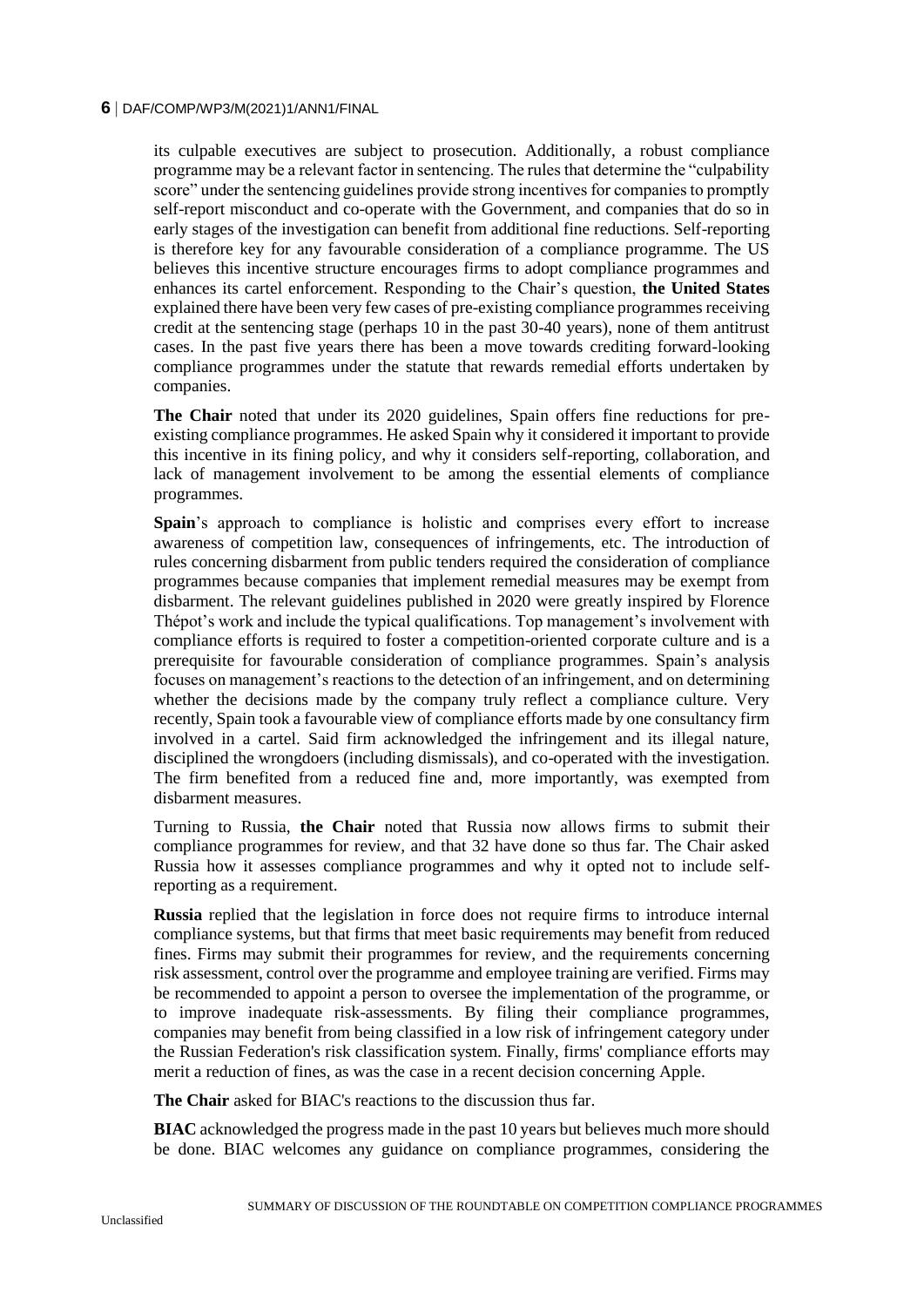divergence between jurisdictions' approaches in this context. Technology is likely to play an increasingly important role in compliance and will require significant investment, but this investment is risky and may fail to yield results. Such significant investments will therefore be made only if authorities reward them, and authorities should work with businesses to ascertain what technologies are adequate for these purposes. Another important issue is awareness, which is not always optimal, especially among small and medium-sized enterprise. Authorities should provide clear guidance on legal and practical requirements through publications, engagement with business etc. Finally, in-house counsel bears the brunt of implementing compliance measures, and targeted efforts should be made to enhance its standing, especially in jurisdiction where it does not enjoy legal privilege. BIAC extends an invitation to work together with the OECD to promote compliance.

**The Chair** asked the expert speakers for their comments.

**Florence Thépot** noted that a better understanding of compliance and its complexity allows for a better assessment thereof and that authorities are more aware of this and of the incentives at play and are more open to face the challenges. She agrees that compliance officers should be supported, and that compliance is moving fast in other areas, and noted that authorities should consider how this movement affects firms' incentives to invest in competition compliance resources. Another interesting question concerns the residual risk of firms who engage in illegal conduct despite having an effective compliance programme in place: to what extent are authorities open to accept the existence of such a risk and to forgive such companies? In her view the argument for combining the compliance aspect with leniency is compelling because compliance enhances the effectivity of leniency programmes. Importantly, firms should not be discouraged from conducting internal investigations by fear they might increase their liability risks.

**Daniel Sokol** explained that companies have numerous compliance obligations, and that compliance officers and executives must optimise the allocation of their limited resources. Competition authorities must do a better job of explaining why competition compliance matters and how companies are rewarded for investing in it. He also noted that companies may be deterred by deferred prosecution agreements because these typically include the appointment of an external monitor who, while having the power to second guess every business decision, often lacks any business acumen. If executives and boards become more aware of these kinds of measures, they are likely to implement compliance programmes which are clearly less intrusive.

**Susan Ning** stressed the importance of personal liability for motivating senior executives to implement compliance measures, and the effectiveness of internal rewards. Such measures where successfully implemented in Chinese state-owned enterprises in the framework of the Key Performance Indicators programme.

**The Chair** turned to the next part of the discussion concerning the evaluation of the effectiveness of compliance programmes. He asked Italy how burdensome the review process is and how it distinguishes between effective and ineffective programmes. He noted that Italy's perspective on its efforts to promote compliance is interesting considering that small and medium-sized firms do not seem to be fully aware of competition issues.

**Italy** explained it first adopted an enforcement policy that credits compliance programmes back in 2014, before this approach became mainstream. The experience accumulated since then led to updated guidelines that offer additional information on how compliance programmes are assessed. The guidelines stress the importance of several elements, including involvement of senior management in the implementation of the programme and in the development of a corporate competition-oriented culture.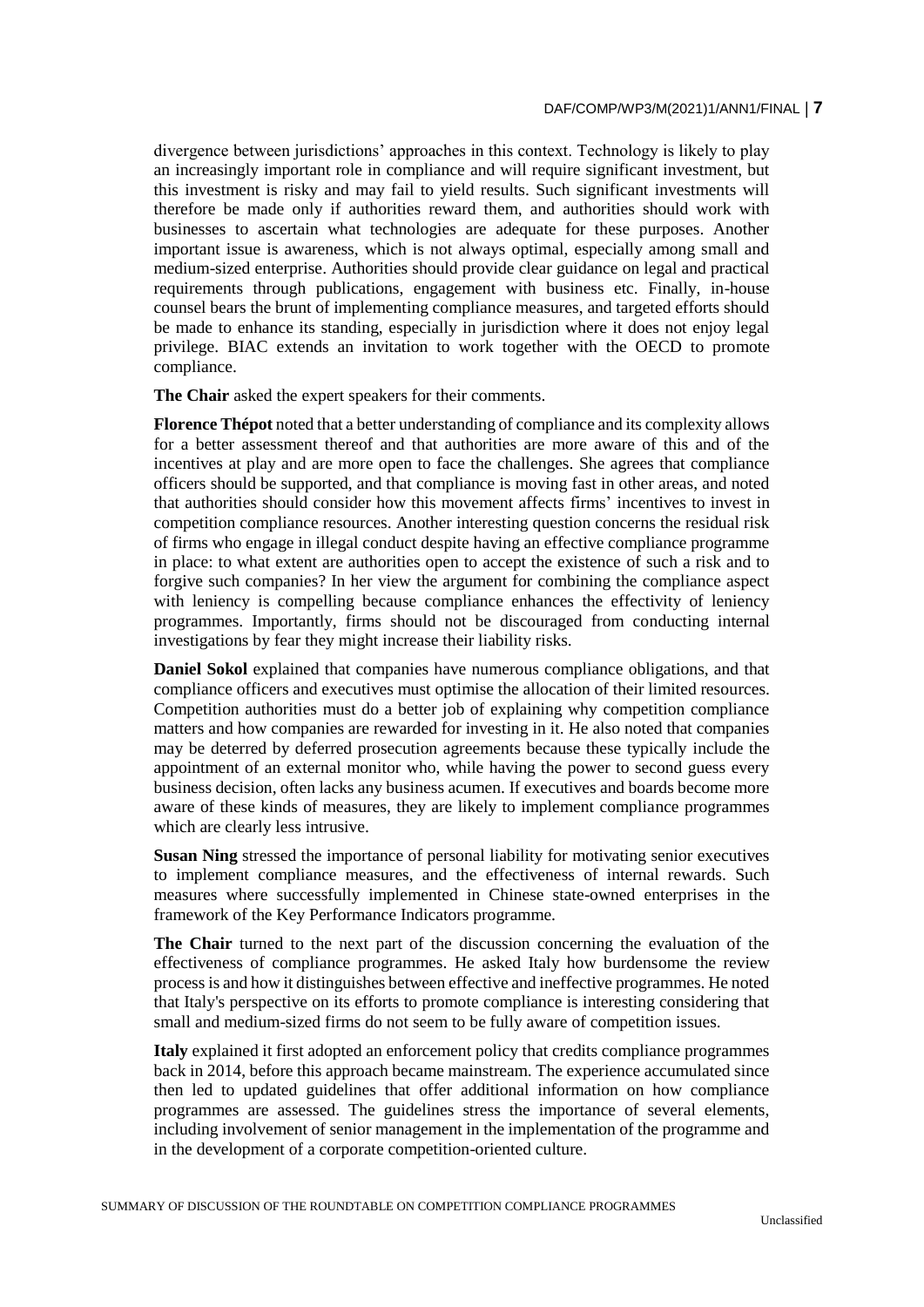Assessing compliance programmes is challenging. However, it is often the case that several programmes are analysed in parallel in the framework of one investigation, and the dedicated team's understanding of the sector in which these programmes are applied facilitates the analysis. Additionally, the experience gained over time in a multitude of cases has helped identify several common features of effective compliance programmes.

While the increase in the numbers of compliance programmes adopted can be considered a measure of success, it is difficult to assess the effects of the policy on the local competition culture. Some data, however, indicate a move in a positive direction: first, over time, the ratio of compliance programmes deemed ineffective is decreasing – an effect that may be attributed to the publishing of revised guidelines in 2018; second, there appears to be an increase in leniency applications since the adoption of a policy that credits compliance programmes; third, the recognition of the remedial value of compliance programmes in the context of public procurement regulation has been effective in raising awareness of the Authority's guidelines.

**The Chair** then asked Korea to explain how its compliance rating system works, why it believes it is successful considering the decrease in the number of programmes evaluated over time, and what elements are required for compliance programmes to be considered effective.

**Korea** replied that initially, its policy favouring compliance programmes provided incentives such as fine reductions. Later, Korea introduced the ranking system in order to prevent abuse of its policy and to encourage the implementation of effective programmes. Under this system, compliance programmes that have been in place for over a year may be evaluated and ranked based, among other things, on the involvement of senior management with the programme, the appointment of a compliance officer and the level of employee training. Firms that receive high rankings (A or higher) may benefit from an exemption from *ex officio* investigations, from reduced fines, etc. However, companies' rankings may be lowered if they become subject to enforcement action. Restrictions preventing companies that were found to have violated competition law from submitting their programmes for review were removed in response to the decrease in the number of programmes submitted for evaluation.

While this policy played a significant role in raising awareness and promoting a competition-oriented corporate culture, the lack of a clear legal basis has raised significant issues that the KFTC has attempted to address. The success of this policy can be attributed to firms' voluntary participation and to the provision of incentives beyond fine reductions.

**The Chair** gave the floor to Colombia.

**Colombia** shared that last year it published non-binding best practices guidelines for compliance with Colombian competition law and policy, which may be adopted on a voluntary basis by any market player. Multiple stakeholders contributed to the formulation of these guidelines, which are based on three main elements: management's commitment to compliance, periodic assessment and evaluation, and risk-based analysis. Companies from different sectors of the economy are taking steps towards accrediting their programmes. Colombia hopes this policy will foster a competition-oriented culture across the country.

The Chair moved to the next part of the discussion concerning competition authorities' requirements that firms implement compliance programmes. For example, in Brazil and Croatia, compliance programmes can serve as remedies in certain cases, while in Hong Kong; China, leniency applicants must undertake to maintain, introduce, or enhance their programmes. The Chair asked Brazil to share its experience with a case that was resolved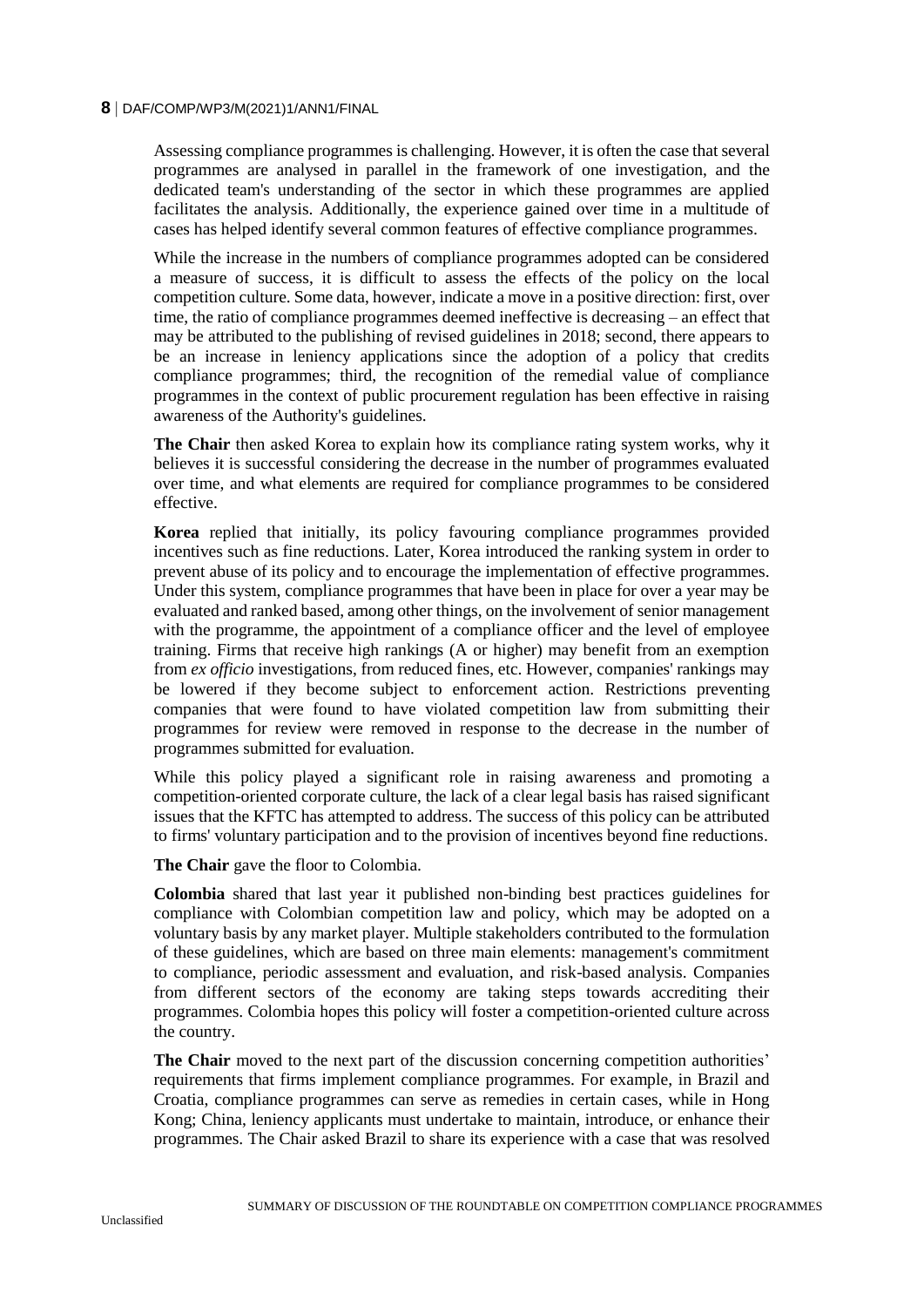with compliance measures, and he also asked Brazil to discuss the amount of resources it allocates to the monitoring of compliance obligations.

**Brazil** believes that policies that promote corporate compliance measures promise to increase awareness and contribute to competition law enforcement. Compliance measures were prescribed as remedies in nine merger cases between 2014 and 2019. Examples of such remedies include the implementation of measures designed to limit the sharing of sensitive information and to assure employee training. Compliance with these measures is ensured through periodical reports or by follow-up reviews, which are often conducted with the assistance of external counsel.

Compliance measures may also be prescribed in cartel cases. For example, the restructuring of Cascol was required following its involvement in the Brasilia fuel market cartel, and the restructured entity was in-turn required to implement various compliance measures such as the adoption of a code of ethics, the establishment of a monitoring committee, etc. In the Lafarge bid-rigging case, the establishment of a well-developed and long-term compliance programme, which includes requirements to submit annual reports reviewed by external professionals, justified fine reductions.

**The Chair** asked Hong Kong; China to explain why it requires leniency applicants to undertake to implement compliance programmes and share its view of this policy's effectiveness.

**Hong Kong; China** revised its leniency policy last year with an aim of encouraging applications by providing incentives for companies to self-report and at the same time introduced the requirement that applicants implement an adequate compliance programme. This requirement is in line with the policy of encouraging the adoption of compliance programmes, which includes penalty reductions and an advocacy campaign which is particularly focused on training local legal professionals. A multi-pronged approach that includes such policies seems to be appropriate for a new jurisdiction, which adopted competition law only recently.

Some guidance regarding the requirements compliance programmes must fulfil in order to be credited has been provided. Among other things, the parties must demonstrate a clear and unambiguous commitment to compliance, and make the necessary investments given the size of the business. Regarding assessment, Hong Kong; China has reached out to other authorities and to businesses and professional advisors in order to learn from their experience, and it also hopes that its staff gains experience in distinguishing between genuine programmes and "paper" programmes. It is still too early to comment on this policy's success, but it is clear that much is being learned from its implementation.

**The Chair** asked Croatia why it rewards firms for establishing compliance programmes in non-cartel cases while it refuses to do so when it comes to cartels.

**Croatia** explained that it is not appropriate to provide additional rewards to companies that engage in a hard-core restriction of competition, especially since they may be eligible for fine reductions through the leniency programme or the recently introduced settlement policy. Croatia has prescribed compliance measures in many cases. For example, in the Coca-Cola case, the company offered to adopt a compliance programme which included employee training; similar provisions were prescribed in other cases. In some cases, the companies are required to provide proof of the implementation of the programme (e.g., their employee training programme, names of employees that attended, etc.). Croatia believes compliance programmes have proven to be very effective.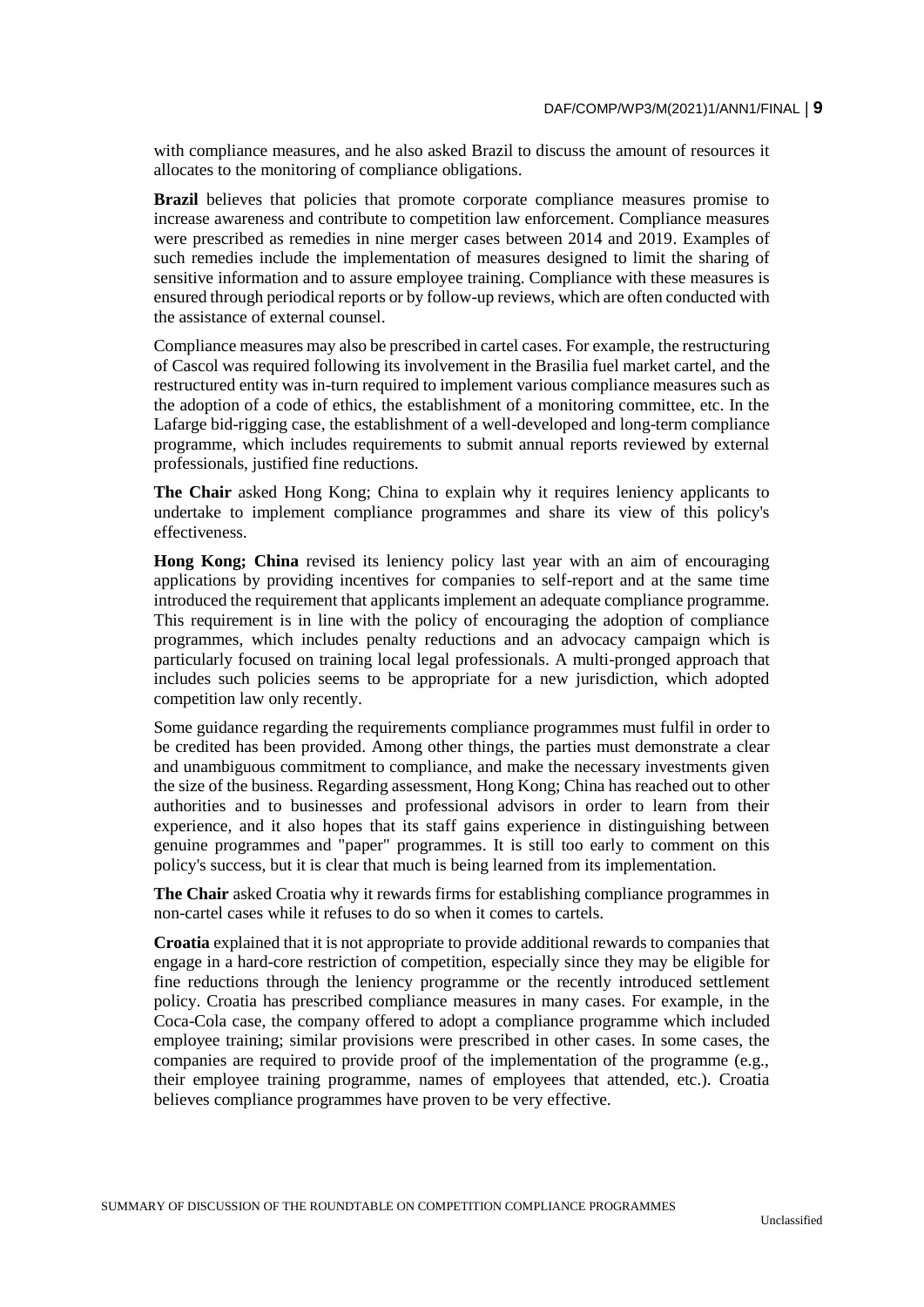**The Chair** questioned whether it was appropriate to accept Coca-Cola's commitment in that case, considering Coca-Cola appears to have engaged in similar misconduct in other places in the world.

**Croatia** agreed that Coca-Cola should have had a compliance programme in place, but that the commitment to implement it was but one of many other, more important commitments it undertook.

**The Chair** noted that some authorities credit firms for advocating compliance programmes. Hungary promotes third-party compliance, in particular when dealing with vertical offenses; Chinese Taipei invited representatives of companies convicted of cartel offenses to speak with to companies; and in Romania, firms may be eligible for a 10% fine reduction for promoting compliance programmes with their trading partners. The Chair gave the floor to Chinese Taipei.

**Chinese Taipei** noted that it has become increasingly active in promoting a competitionoriented culture following the international LCD cartel case, has hosted several conferences, seminars, and workshops in order to encourage businesses to set up their own compliance programmes, and has published guidelines that include programme templates that businesses can adopt. Testimonials by convicted offenders, in particular those about serving time in jail, personal experiences dealing with the local competition culture and the use of new technologies to ensure compliance, appear to draw much attention, increase awareness of competition law, promote a competition-oriented culture, and provide an opportunity for businesses to learn about compliance measures. Chinese Taipei is still developing its policy, and for example is considering whether its fining policy should consider the implementation of a compliance programme as a mitigating factor.

**The Chair** asked Daniel Sokol, who has studied Chinese Taipei's compliance policy, to comment.

**Daniel Sokol** noted that other jurisdictions can learn from Chinese Taipei's model, which is based on the collection of data – the more data one has, the better one is able to determine which controls and compliance structures actually work.

**The Chair** concluded this part of the discussion by noting that adopting compliance programmes can be especially beneficial for companies in some of the jurisdictions where involvement in bid-rigging schemes may lead to disbarment from public tenders. In Latvia, Romania, Spain, and Germany, for example, adopting a compliance programme may shorten the disbarment period. He then asked Daniel Sokol to discuss the potential impact of AI on compliance.

**Daniel Sokol** replied that the idea of using "screens" for detecting misconduct is not new, but with data becoming richer and with the improvement of data analytics it is now possible to pick up on suspicious trends in real time. These methods are very expensive for competition authorities to implement, but authorities can nevertheless focus their resources on testing certain types of data. Authorities can also benefit from other enforcement agencies' experience with AI and from engaging with companies that have compliance programmes in place, some of which are eager to share information about the measures they implement.

**The Chair** asked the US to share its views on the use of new technologies in this context.

**The United States** is committed to implementing new technologies to detect and deter cartels as technology develops, data becomes richer, and AI plays a greater role in pricing and other aspects of competition. In 2019, the Department of Justice's Antitrust Division spearheaded the launch of an interagency task force dedicated to safeguarding the public procurement process from antitrust and related crimes. The Division and its partners use